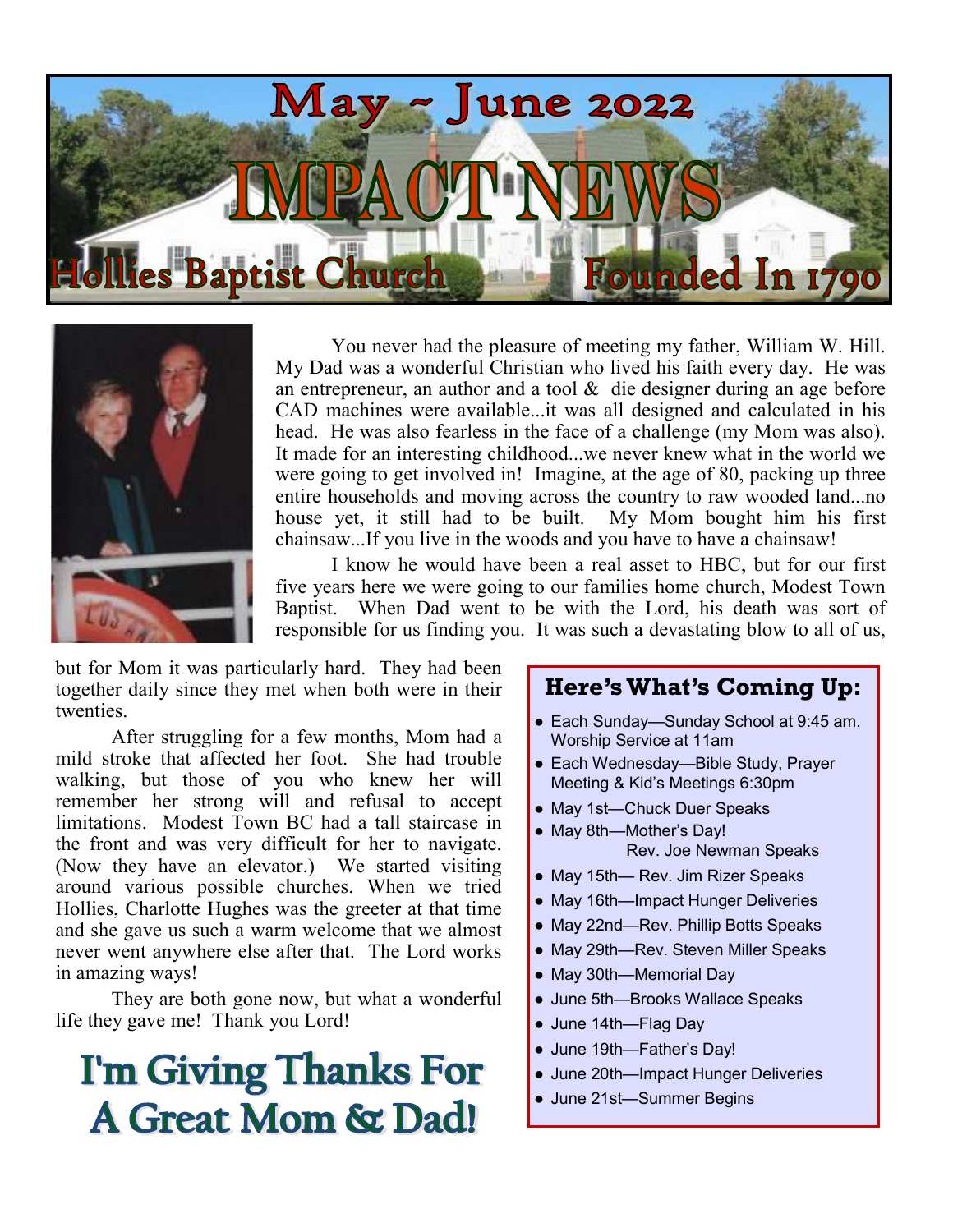| <b>MAY 2022</b>                                                                            | <b>Hollies Baptist Church</b><br>17691 Hollies Church Rd, Keller, VA<br>757-787-4655 |     |                                                |     | www.holliesbc.org |            |  |  |
|--------------------------------------------------------------------------------------------|--------------------------------------------------------------------------------------|-----|------------------------------------------------|-----|-------------------|------------|--|--|
| <b>Sun</b>                                                                                 | Mon                                                                                  | Tue | Wed                                            | Thu | Fri               | <b>Sat</b> |  |  |
| 1 Sunday School 9:45a<br>Worship Service I Ia<br>Chuck Duer Speaks                         | $\overline{2}$                                                                       | 3   | 4 Bible Study,<br>Prayer & Kids<br>Mtgs 6:30p  | 5   | 6                 | 7          |  |  |
| <b>Mother's Day</b><br>8<br>Sunday School 9:45a<br>Worship Service I Ia<br>Rev. Joe Newman | 9<br>8                                                                               | 10  | II Bible Study,<br>Prayer & Kids<br>Mtgs 6:30p | 12  | $\overline{13}$   | 4          |  |  |
| 15 Sunday School 9:45a<br>Worship Service I Ia<br>Rev. Jim Rizer                           | 16 Impact Hunger<br><b>Deliveries</b><br>Noon-1pm                                    | 17  | 18 Bible Study,<br>Prayer & Kids<br>Mtgs 6:30p | 9   | 20                | 21         |  |  |
| 22 Sunday School 9:45a<br>Worship Service I Ia                                             | 23                                                                                   | 24  | 25 Bible Study,<br>Prayer & Kids<br>Mtgs 6:30p | 26  | 27                | 28         |  |  |
| 29 Sunday School 9:45a<br>Worship Service I Ia<br><b>Rev. Steven Miller</b>                | 30                                                                                   | 31  |                                                |     |                   |            |  |  |

| <b>JUNE 2022</b>                                                                |                                                             | <b>Hollies Baptist Church</b><br>17691 Hollies Church Rd, Keller, VA<br>757-787-4655 | www.holliesbc.org                                                      |     |     |                |
|---------------------------------------------------------------------------------|-------------------------------------------------------------|--------------------------------------------------------------------------------------|------------------------------------------------------------------------|-----|-----|----------------|
| Sun                                                                             | Mon                                                         | Tue                                                                                  | Wed                                                                    | Thu | Fri | <b>Sat</b>     |
|                                                                                 |                                                             |                                                                                      | I Bible Study,<br>Prayer & Kids                                        | 2   | 3   | $\overline{4}$ |
| 5 Sunday School 9:45a<br>Worship Service IIa<br><b>Brooks Wallace Speaks</b>    | 6                                                           | 7                                                                                    | 8 Bible Study,<br>Prayer & Kids<br>Mtgs 6:30p                          | 9   | 10  | $\mathbf{H}$   |
| 12 Sunday School 9:45a<br>Worship Service IIa                                   | $\overline{13}$                                             | 4                                                                                    | <b>15 Flag Day</b><br>Bible Study, Pray-<br>er & Kids Mtgs<br>6:30p    | 16  | 17  | 18             |
| $ 9\rangle$<br><b>Father's Day</b><br>Sunday School 9:45<br>Worship Service IIa | Impact Hunger<br><b>20</b><br><b>Deliveries</b><br>Noon-1pm | 21                                                                                   | 22 Bible Study,<br>Prayer & Kids<br>Mtgs 6:30p<br><b>Summer Begins</b> | 23  | 24  | 25             |
| 26 Sunday School 9:45a<br>Worship Service IIa                                   | 27                                                          | 28                                                                                   | Bible Study,<br>29<br>Prayer & Kids<br>Mtgs 6:30p                      | 30  |     |                |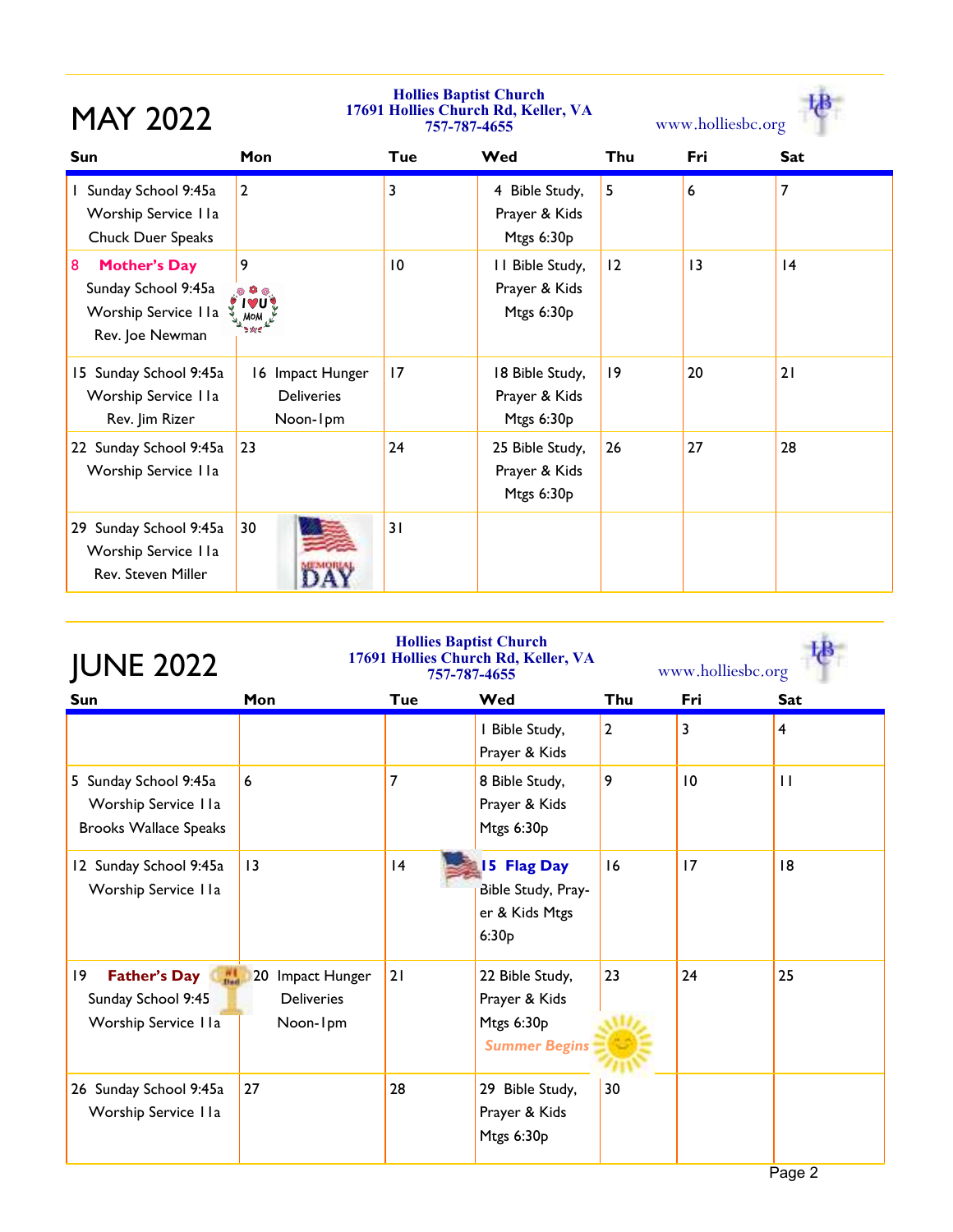## **Here Are Our Speakers**

**Sunday, May 1st: Chuck Duer**—Chuck joined Hollies in 2003. He serves as a Trustee, is our Sunday School Director and teaches the Youth Class. He's also in charge of our Prayer Ministry, and serves on the Nominating Committee, on our Building & Grounds Committee and he is a Teller. He always has something interesting to share from the Bible.

> **Sunday, May 8th: Rev. Joe Newman -** Joe accepted the Free Gift of Salvation when he was 8 years old. Joe grew up in a solid Southern Baptist household where church attendance three times a week was the norm. He felt the Call to Preach while in College. With all the changes in life he has worked most of his adult life self-employed in his own Financial Planning Practice.

Joe has been very active in local mission work for many years. He served as the President of the Norfolk Area Baptist Association (Now called the Bridge Network of Churches). Joe has served as a stand Preacher for many local churches and he has served as Bi-Vocational Pastor of two churches; The Brentwood Baptist Church near Ward's Corner in Norfolk and the Berea Church in the Driver Section of Suffolk.

**Sunday, May 15th: Rev. Jim Rizer—**Jim is a graduate of Liberty University with a BS in Church Ministries and Virginia Beach Theological Seminary with a MSB Masters in Biblical Studies. He has served as Children's Pastor for London Bridge BC and Pastored 4 other churches in the Hampton Roads area. Jim and wife, Tammie, served as Awana Missionaries for Eastern VA and Eastern NC for 12 years assisting churches in beginning Awana Clubs and training leaders to reach children. Currently, Jim is on

pastoral staff at Coastal Church, Yorktown, VA's Chesapeake Campus. Jim and Tammie have been married 46 years and have 3 children and 13 grandchildren.

**Sunday, May 22nd: Philip Botts—** Philip Botts is an active duty sailor stationed at NAS Oceana. He has been in ministry since 2008 at several different churches and roles.

Philip is married and has three children. He is also the Director & Lead Evangelist at Philip Botts Ministries





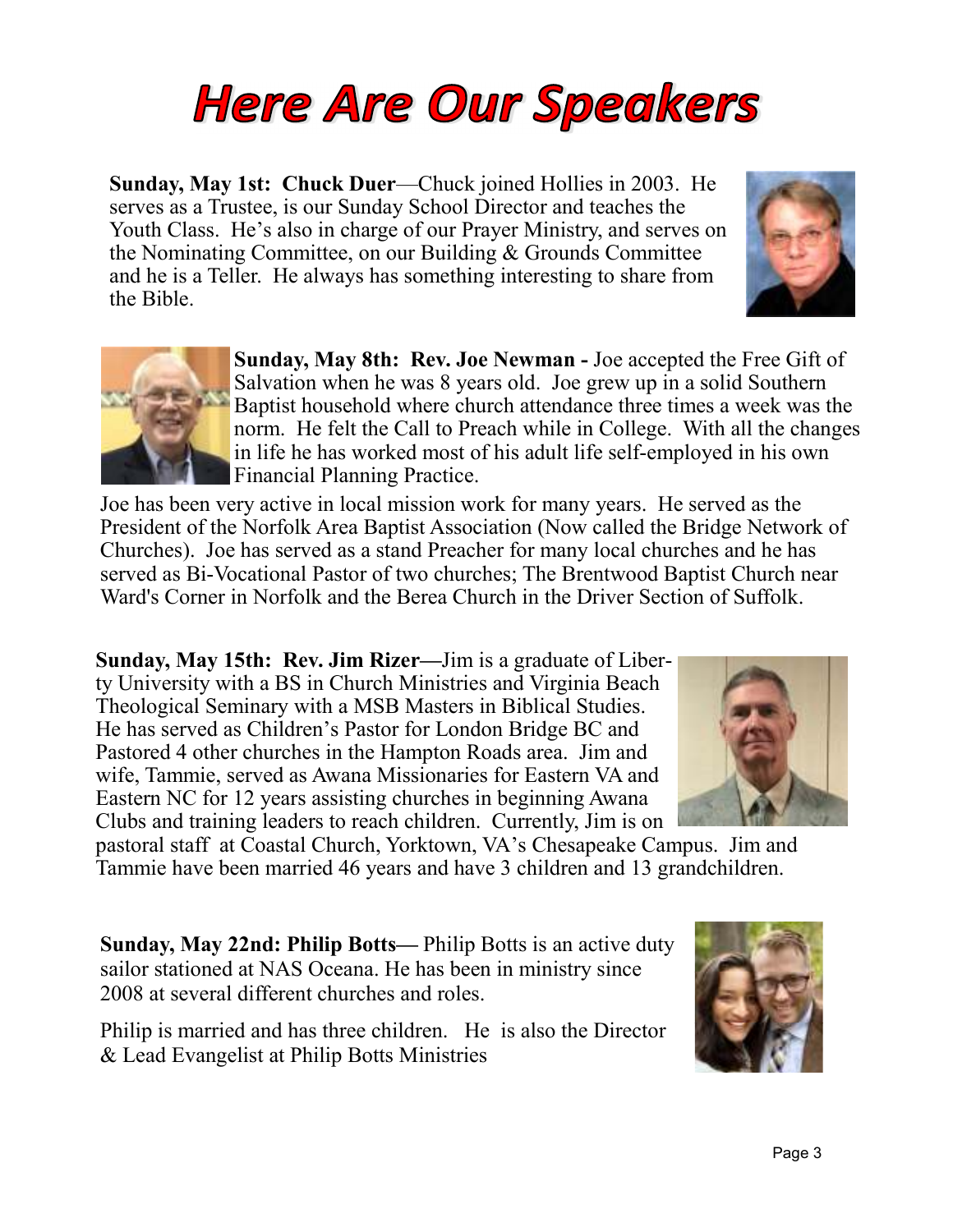

**Sunday, May 29th: Rev. Steven Miller—**Rev. Miller and his wife of 15 years, Vonajean, live in Chesapeake where he substitute teaches at Christian schools daily. He holds a BA in Bible/Missions from Columbia International University in Columbia, SC, and a Master of Divinity from North American Baptist Seminary, Sioux Falls, SD. He was ordained into ministry in 2002 by North American Baptist (Old

German Baptist). During this time he also served 20 years in the U.S. Navy, 4 years as a Missionary in S. Africa, and 25 years in Conflict Management/Church Planting in the Inner City.

**Sunday, June 5th: Brooks Wallace—**Brooks and his wife Brenda, who have been married for 53 years, joined Hollies BC in June of 2008. Brooks grew up attending Hollies where he was saved as a teenager. He serves as a Deacon, a Teller, on the Finance Team, our Bridge Network Representative and Teaches the Co-Ed Class. Both are thankful for God's grace in leading them to the loving family at Hollies where they actively serve in many areas.







On Saturday, about three weeks ago, I went in to the church office to do a few things and saw that there was a message on the phone. I picked it up and found (once again) that someone had died and the

family was looking for burial space in our cemetery. This situation was especially tragic. It was one of the families right here in Keller, whose six children frequented our children's programs on Wednesday night, Thursday's Good News Club and VBS. They had lost their mother. She had died during the birth of her seventh child. She was just 40 years old.

The next day her husband and one of her sons were here waiting when Brooks arrived to open the church for Sunday services. They renewed their plea. They wanted her buried in our cemetery as their culture demanded that they be close enough that he and the children would be able to frequently visit her grave. It was so distressing because this seemed like an impossibility. It's heartbreaking to not be able to help someone at their most vulnerable time.

This has been a problem here for some years now. As some of you may know, we have limited cemetery information to work with and without being sure of things you really can't proceed. But, we were reluctant to just say "No"...Surely there was some way we could make this happen!

Our cemetery is very old and originally did not actually belong to the church. It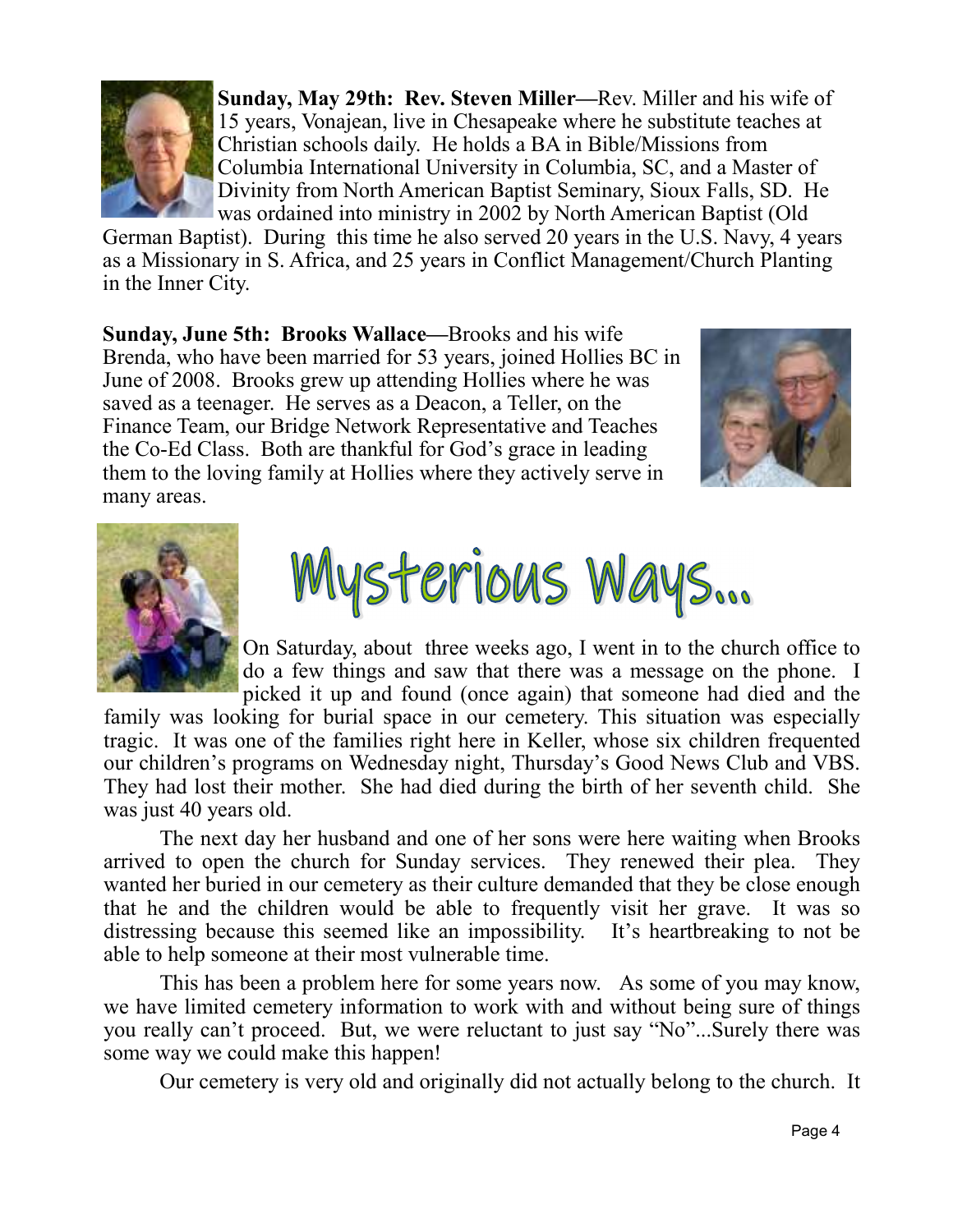was known then as Hollywood Cemetery with some graves dating back to around 1900. It was managed by a group of men, trustees, who are no longer with us. As time passed it became apparent to the surviving trustees that responsibility for the cemetery should be passed on and Hollies Baptist Church agreed to accept that duty. Things happened, however, and now we find that the only records we have are a three ring binder that contains photocopies of a book listing the plots and the original owners with very limited information about them. The original cemetery book, the plot map and related files are missing. But, the Lord had the whole thing in His control.

Over the past year or so a lot of people have tried to help, contributing their time, knowledge and insight about the portion of the cemetery they knew something about. They walked the grounds with us, told us what they knew and gave us sample documents to help us re-create what we needed. Many thanks to Guy Doughty, John Williams, Sr., Judy Wallace, Pat Huffman, Joe Wingfield, Diane Justis and Susie Atkinson. (I'm sure I forgot someone, so please forgive me.)

Plan A, Plan B, and Plan C, were hatched and rejected. The cemetery was walked repeatedly with the records we have and finally a viable solution was found. We were able to find available space that had been donated back to the church. A Very Special Thanks to John T. Williams, whose funeral home was handling this matter. He came to the cemetery, reviewed my findings and verified the gravesites were available, provided guidance, recommendations, documentation and "filled in the blanks" wherever needed.

On Saturday, April 23rd, after two days of visitation at Mappsville Baptist Church, Rubidelia Graciela Roblero-Navaro was laid to rest in the Hollies Baptist Church Cemetery with well over 125 people in attendance at her graveside service . (Her obituary is on the Wms Funeral Home website.) She was well loved and this was truly an impressive thing to see.

Because of this success, Hollies is now in a position to be able to quickly provide space to families in need from this point forward. The Lord truly works in mysterious ways. He brought something really good out of the worst situation. Thank you, Lord!



Carol Hill for the Cemetery Committee

Page 5